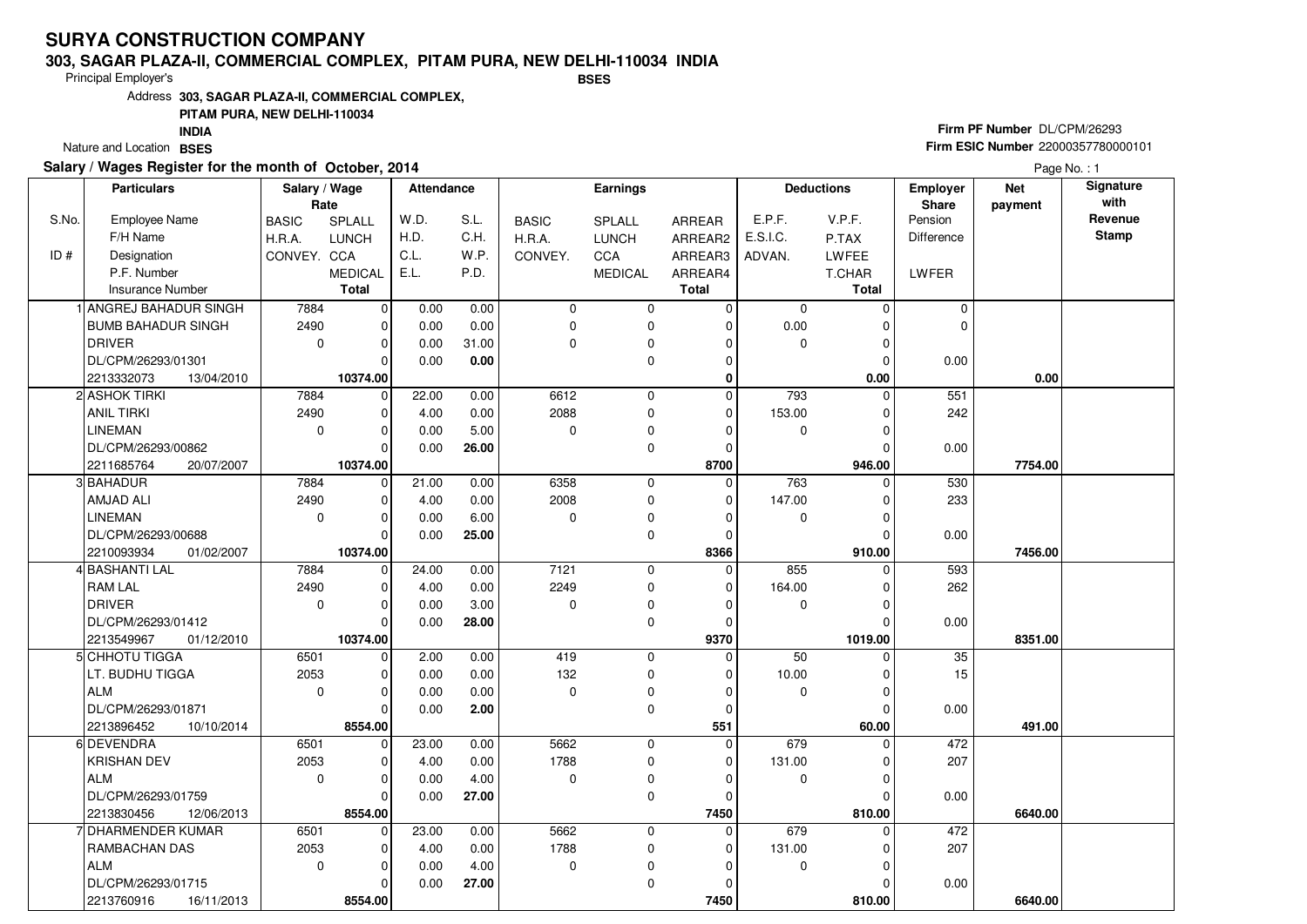#### **303, SAGAR PLAZA-II, COMMERCIAL COMPLEX, PITAM PURA, NEW DELHI-110034 INDIABSES**

Principal Employer's

Address**303, SAGAR PLAZA-II, COMMERCIAL COMPLEX,**

## **PITAM PURA, NEW DELHI-110034**

Nature and Location BSES **INDIA**

## **Salary / Wages Register for the month of October, 2014**

# **Firm PF Number** DL/CPM/26293 **Firm ESIC Number** 22000357780000101

|       | <b>Particulars</b>       | Salary / Wage | Rate           | <b>Attendance</b> |       |              | Earnings       |                |             | <b>Deductions</b> | <b>Employer</b><br><b>Share</b> | <b>Net</b><br>payment | Signature<br>with |
|-------|--------------------------|---------------|----------------|-------------------|-------|--------------|----------------|----------------|-------------|-------------------|---------------------------------|-----------------------|-------------------|
| S.No. | <b>Employee Name</b>     | <b>BASIC</b>  | <b>SPLALL</b>  | W.D.              | S.L.  | <b>BASIC</b> | <b>SPLALL</b>  | <b>ARREAR</b>  | E.P.F.      | V.P.F.            | Pension                         |                       | Revenue           |
|       | F/H Name                 | H.R.A.        | <b>LUNCH</b>   | H.D.              | C.H.  | H.R.A.       | <b>LUNCH</b>   | ARREAR2        | E.S.I.C.    | P.TAX             | <b>Difference</b>               |                       | <b>Stamp</b>      |
| ID#   | Designation              | CONVEY. CCA   |                | C.L.              | W.P.  | CONVEY.      | CCA            | ARREAR3        | ADVAN.      | LWFEE             |                                 |                       |                   |
|       | P.F. Number              |               | <b>MEDICAL</b> | E.L.              | P.D.  |              | <b>MEDICAL</b> | ARREAR4        |             | T.CHAR            | LWFER                           |                       |                   |
|       | <b>Insurance Number</b>  |               | <b>Total</b>   |                   |       |              |                | <b>Total</b>   |             | <b>Total</b>      |                                 |                       |                   |
|       | 8 GANGADHAR GOPE         | 6501          | $\mathbf 0$    | 22.00             | 0.00  | 5452         | 0              | 0              | 654         | $\Omega$          | 454                             |                       |                   |
|       | LT SURESH GOPE           | 2053          | 0              | 4.00              | 0.00  | 1722         | 0              | $\mathbf 0$    | 126.00      | $\Omega$          | 200                             |                       |                   |
|       | <b>ALM</b>               | $\mathbf 0$   | 0              | 0.00              | 5.00  | $\Omega$     | 0              | O              | $\mathbf 0$ | C                 |                                 |                       |                   |
|       | DL/CPM/26293/01716       |               | $\Omega$       | 0.00              | 26.00 |              | 0              | $\Omega$       |             |                   | 0.00                            |                       |                   |
|       | 2213760926<br>01/10/2012 |               | 8554.00        |                   |       |              |                | 7174           |             | 780.00            |                                 | 6394.00               |                   |
|       | 9 JAKIR HUSAN            | 7884          | $\Omega$       | 24.00             | 0.00  | 7121         | $\mathbf 0$    | $\overline{0}$ | 855         | ∩                 | 593                             |                       |                   |
|       | <b>ABDUL SAMAD</b>       | 2490          | 0              | 4.00              | 0.00  | 2249         | 0              | 0              | 164.00      | O                 | 262                             |                       |                   |
|       | <b>LINEMAN</b>           | 0             | 0              | 0.00              | 3.00  | 0            | 0              | $\Omega$       | $\mathbf 0$ | C                 |                                 |                       |                   |
|       | DL/CPM/26293/01318       |               | $\Omega$       | 0.00              | 28.00 |              | $\mathbf 0$    | $\Omega$       |             | ∩                 | 0.00                            |                       |                   |
|       | 2213466860<br>10/09/2013 |               | 10374.00       |                   |       |              |                | 9370           |             | 1019.00           |                                 | 8351.00               |                   |
|       | 10 MANOJ KARWA           | 6501          | $\mathbf 0$    | 24.00             | 0.00  | 5872         | 0              | $\mathbf 0$    | 705         | ∩                 | 489                             |                       |                   |
|       | ABHIMANU KARWA           | 2053          | 0              | 4.00              | 0.00  | 1854         | 0              | 0              | 136.00      | 0                 | 216                             |                       |                   |
|       | <b>ALM</b>               | 0             | $\Omega$       | 0.00              | 3.00  | $\Omega$     | 0              | $\Omega$       | $\mathbf 0$ | ∩                 |                                 |                       |                   |
|       | DL/CPM/26293/02032       |               | $\Omega$       | 0.00              | 28.00 |              | 0              | 0              |             | C                 | 0.00                            |                       |                   |
|       | 2213932212<br>12/06/2014 |               | 8554.00        |                   |       |              |                | 7726           |             | 841.00            |                                 | 6885.00               |                   |
|       | 11 MANOJ KUMAR           | 6501          | $\Omega$       | $\frac{1}{27.00}$ | 0.00  | 6501         | $\mathbf 0$    | $\Omega$       | 780         | $\Omega$          | 542                             |                       |                   |
|       | <b>RAMDEEN</b>           | 2053          | 0              | 4.00              | 0.00  | 2053         | $\mathbf 0$    | 0              | 150.00      |                   | 238                             |                       |                   |
|       | <b>ALM</b>               | 0             | 0              | 0.00              | 0.00  | 0            | 0              | $\Omega$       | 0           | C                 |                                 |                       |                   |
|       | DL/CPM/26293/00840       |               | $\Omega$       | 0.00              | 31.00 |              | $\mathbf 0$    | 0              |             | O                 | 0.00                            |                       |                   |
|       | 2211675142<br>01/07/2007 |               | 8554.00        |                   |       |              |                | 8554           |             | 930.00            |                                 | 7624.00               |                   |
|       | 12 MOHAMAD RINKU         | 6501          | $\mathbf 0$    | 24.00             | 0.00  | 5872         | 0              | $\mathbf 0$    | 705         | $\Omega$          | 489                             |                       |                   |
|       | <b>MOHAMAD SHAHID</b>    | 2053          | $\mathbf 0$    | 4.00              | 0.00  | 1854         | 0              | $\Omega$       | 136.00      | C                 | 216                             |                       |                   |
|       | <b>ALM</b>               | 0             | 0              | 0.00              | 3.00  | 0            | 0              | $\Omega$       | 0           | ∩                 |                                 |                       |                   |
|       | DL/CPM/26293/01444       |               | $\Omega$       | 0.00              | 28.00 |              | $\mathbf 0$    | $\Omega$       |             | $\Omega$          | 0.00                            |                       |                   |
|       | 2213575396<br>15/02/2011 |               | 8554.00        |                   |       |              |                | 7726           |             | 841.00            |                                 | 6885.00               |                   |
|       | <b>13 MOHD ASRAF</b>     | 6501          | $\mathbf 0$    | 22.00             | 0.00  | 5452         | $\mathbf 0$    | $\Omega$       | 654         | $\Omega$          | 454                             |                       |                   |
|       | LT MOHD IMTIAZ           | 2053          | 0              | 4.00              | 0.00  | 1722         | 0              | $\Omega$       | 126.00      | C                 | 200                             |                       |                   |
|       | <b>ALM</b>               | 0             | $\Omega$       | 0.00              | 5.00  | $\mathbf{0}$ | $\mathbf 0$    | $\Omega$       | $\mathbf 0$ | $\Omega$          |                                 |                       |                   |
|       | DL/CPM/26293/01656       |               | $\Omega$       | 0.00              | 26.00 |              | $\Omega$       | $\Omega$       |             | $\sqrt{ }$        | 0.00                            |                       |                   |
|       | 2213679753<br>10/12/2011 |               | 8554.00        |                   |       |              |                | 7174           |             | 780.00            |                                 | 6394.00               |                   |
|       | 14 MOHD EHSAN            | 6501          | $\mathbf 0$    | 17.00             | 0.00  | 4194         | 0              | 0              | 503         | $\sqrt{ }$        | 349                             |                       |                   |
|       | SHIRAJUDDIN              | 2053          | $\Omega$       | 3.00              | 0.00  | 1325         | 0              | $\Omega$       | 97.00       | C                 | 154                             |                       |                   |
|       | <b>ALM</b>               | 0             | 0              | 0.00              | 11.00 | 0            | 0              | $\Omega$       | 0           | C                 |                                 |                       |                   |
|       | DL/CPM/26293/00927       |               | 0              | 0.00              | 20.00 |              | $\mathbf 0$    | $\Omega$       |             |                   | 0.00                            |                       |                   |
|       | 2211965134<br>01/02/2008 |               | 8554.00        |                   |       |              |                | 5519           |             | 600.00            |                                 | 4919.00               |                   |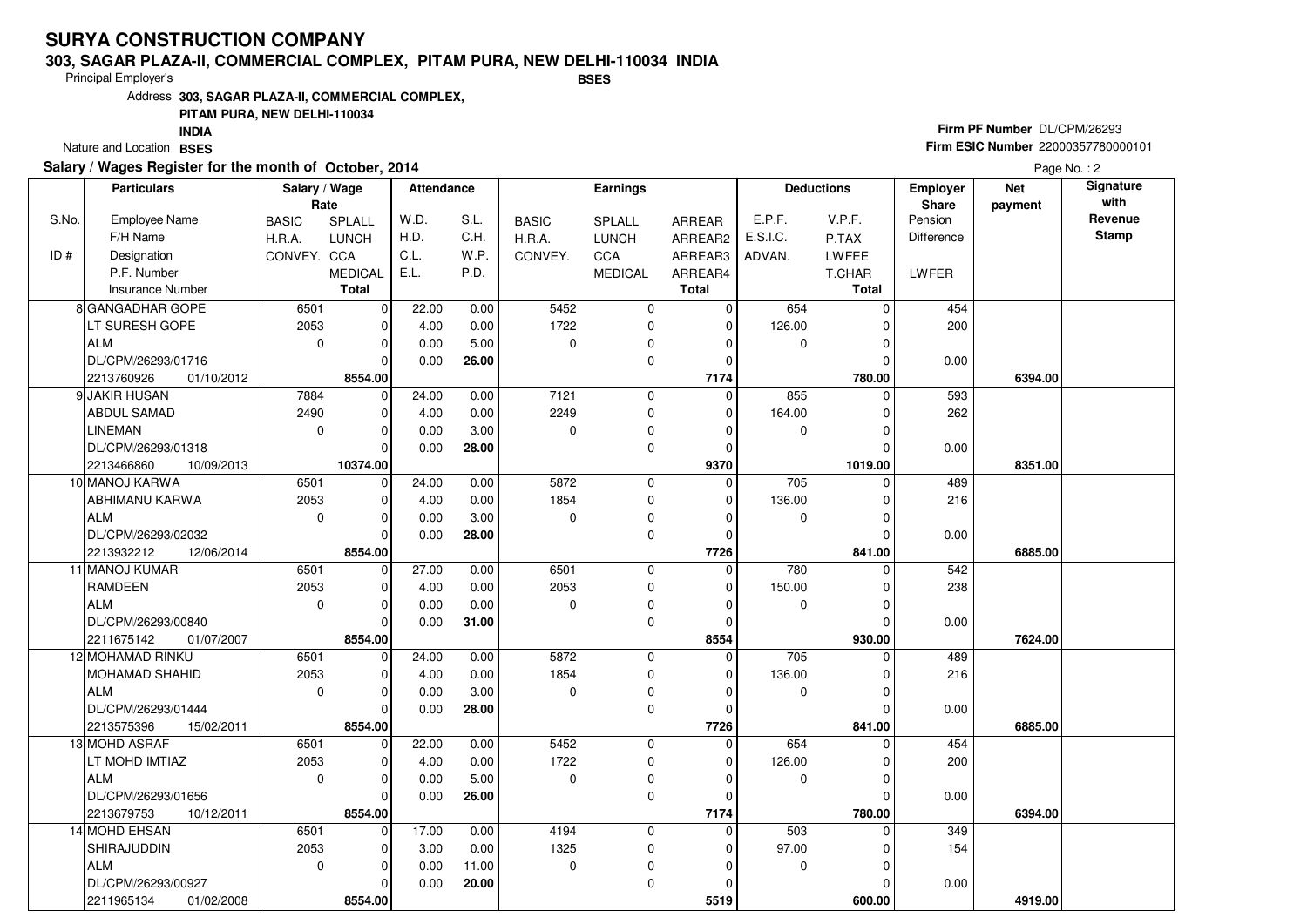#### **303, SAGAR PLAZA-II, COMMERCIAL COMPLEX, PITAM PURA, NEW DELHI-110034 INDIABSES**

Principal Employer's

Address**303, SAGAR PLAZA-II, COMMERCIAL COMPLEX,**

## **PITAM PURA, NEW DELHI-110034**

Nature and Location BSES **INDIA**

## **Salary / Wages Register for the month of October, 2014**

## **Firm PF Number** DL/CPM/26293 **Firm ESIC Number** 22000357780000101

|       | <b>Particulars</b>       | Salary / Wage |                | <b>Attendance</b> |       |              | Earnings       |                |             | <b>Deductions</b> | <b>Employer</b> | <b>Net</b> | Signature    |
|-------|--------------------------|---------------|----------------|-------------------|-------|--------------|----------------|----------------|-------------|-------------------|-----------------|------------|--------------|
|       |                          | Rate          |                |                   |       |              |                |                |             |                   | <b>Share</b>    | payment    | with         |
| S.No. | Employee Name            | <b>BASIC</b>  | <b>SPLALL</b>  | W.D.              | S.L.  | <b>BASIC</b> | <b>SPLALL</b>  | ARREAR         | E.P.F.      | V.P.F.            | Pension         |            | Revenue      |
|       | F/H Name                 | H.R.A.        | <b>LUNCH</b>   | H.D.              | C.H.  | H.R.A.       | <b>LUNCH</b>   | ARREAR2        | E.S.I.C.    | P.TAX             | Difference      |            | <b>Stamp</b> |
| ID#   | Designation              | CONVEY. CCA   |                | C.L.              | W.P.  | CONVEY.      | <b>CCA</b>     | ARREAR3        | ADVAN.      | <b>LWFEE</b>      |                 |            |              |
|       | P.F. Number              |               | <b>MEDICAL</b> | E.L.              | P.D.  |              | <b>MEDICAL</b> | ARREAR4        |             | T.CHAR            | LWFER           |            |              |
|       | <b>Insurance Number</b>  |               | <b>Total</b>   |                   |       |              |                | <b>Total</b>   |             | <b>Total</b>      |                 |            |              |
|       | 15 MOHD ISHTIAQ          | 6501          | $\overline{0}$ | 26.00             | 0.00  | 6291         | 0              | 0              | 755         | $\Omega$          | 524             |            |              |
|       | <b>MOHD MUSLIM</b>       | 2053          | 0              | 4.00              | 0.00  | 1987         | 0              | $\mathbf 0$    | 145.00      | 0                 | 231             |            |              |
|       | <b>ALM</b>               | $\mathbf 0$   | $\Omega$       | 0.00              | 1.00  | $\Omega$     | 0              | O              | 0           | $\Omega$          |                 |            |              |
|       | DL/CPM/26293/01286       |               | $\Omega$       | 0.00              | 30.00 |              | 0              | $\Omega$       |             | $\mathcal{C}$     | 0.00            |            |              |
|       | 2213306581<br>06/03/2010 |               | 8554.00        |                   |       |              |                | 8278           |             | 900.00            |                 | 7378.00    |              |
|       | 16 MUKESH KUMAR SINGH    | 6501          | 0              | 24.00             | 0.00  | 5872         | 0              | $\Omega$       | 705         | $\Omega$          | 489             |            |              |
|       | <b>RANA PRATAP SINGH</b> | 2053          | $\Omega$       | 4.00              | 0.00  | 1854         | $\mathbf 0$    | $\mathbf{0}$   | 136.00      | C                 | 216             |            |              |
|       | <b>ALM</b>               | 0             | $\Omega$       | 0.00              | 3.00  | $\Omega$     | 0              | O              | 0           |                   |                 |            |              |
|       | DL/CPM/26293/01446       |               | $\Omega$       | 0.00              | 28.00 |              | $\mathbf 0$    | $\Omega$       |             | $\Omega$          | 0.00            |            |              |
|       | 2213575418<br>15/02/2011 |               | 8554.00        |                   |       |              |                | 7726           |             | 841.00            |                 | 6885.00    |              |
|       | 17 RAJU                  | 7884          | $\mathbf 0$    | 9.00              | 0.00  | 2543         | 0              | $\mathbf 0$    | 305         | $\Omega$          | 212             |            |              |
|       | <b>VIJAY KUMAR</b>       | 2490          | 0              | 1.00              | 0.00  | 803          | $\mathbf 0$    | $\Omega$       | 59.00       | C                 | 93              |            |              |
|       | <b>LINEMAN</b>           | 0             | $\Omega$       | 0.00              | 21.00 | $\Omega$     | 0              | $\Omega$       | 0           | $\Omega$          |                 |            |              |
|       | DL/CPM/26293/02030       |               | $\Omega$       | 0.00              | 10.00 |              | $\mathbf 0$    | $\Omega$       |             | $\mathcal{C}$     | 0.00            |            |              |
|       | 1113593812<br>04/04/2014 |               | 10374.00       |                   |       |              |                | 3346           |             | 364.00            |                 | 2982.00    |              |
|       | 18 RAJU SHAH             | 7884          | $\mathbf 0$    | 24.00             | 0.00  | 7121         | $\mathbf 0$    | $\Omega$       | 855         | $\Omega$          | 593             |            |              |
|       | TUNTUN SHAH              | 2490          | $\Omega$       | 4.00              | 0.00  | 2249         | 0              | O              | 164.00      |                   | 262             |            |              |
|       | LINEMAN                  | 0             | $\Omega$       | 0.00              | 3.00  | $\mathbf 0$  | 0              | $\Omega$       | 0           | C                 |                 |            |              |
|       | DL/CPM/26293/01260       |               | $\Omega$       | 0.00              | 28.00 |              | $\mathbf 0$    | $\Omega$       |             | $\sqrt{ }$        | 0.00            |            |              |
|       | 2213176991<br>01/11/2013 |               | 10374.00       |                   |       |              |                | 9370           |             | 1019.00           |                 | 8351.00    |              |
|       | 19 RAJU TOPPO            | 7884          | $\Omega$       | 17.00             | 0.00  | 5086         | $\mathbf 0$    | $\Omega$       | 610         |                   | 424             |            |              |
|       | SINGA TOPPO              | 2490          | U              | 3.00              | 0.00  | 1606         | 0              | $\Omega$       | 118.00      |                   | 186             |            |              |
|       | <b>LINEMAN</b>           | $\mathbf 0$   | $\Omega$       | 0.00              | 11.00 | $\Omega$     | $\mathbf 0$    | $\Omega$       | $\mathbf 0$ | $\Omega$          |                 |            |              |
|       | DL/CPM/26293/01704       |               | $\Omega$       | 0.00              | 20.00 |              | $\mathbf 0$    | $\Omega$       |             | $\sqrt{ }$        | 0.00            |            |              |
|       | 2210026296<br>09/07/2012 |               | 10374.00       |                   |       |              |                | 6692           |             | 728.00            |                 | 5964.00    |              |
|       | 20 RAMA SHANKAR YADAV    | 6501          | $\Omega$       | 24.00             | 0.00  | 5872         | $\mathbf 0$    | $\overline{0}$ | 705         | ſ                 | 489             |            |              |
|       | SUBARAN YADAV            | 2053          | $\Omega$       | 4.00              | 0.00  | 1854         | 0              | 0              | 136.00      | $\Omega$          | 216             |            |              |
|       | <b>ALM</b>               | 0             | $\Omega$       | 0.00              | 3.00  | $\Omega$     | $\mathbf 0$    | $\Omega$       | 0           |                   |                 |            |              |
|       | DL/CPM/26293/00984       |               | $\Omega$       | 0.00              | 28.00 |              | 0              | $\Omega$       |             | $\Omega$          | 0.00            |            |              |
|       | 2212500764<br>28/11/2008 |               | 8554.00        |                   |       |              |                | 7726           |             | 841.00            |                 | 6885.00    |              |
|       | 21 RAMESHWAR             | 7884          | $\Omega$       | 27.00             | 0.00  | 7884         | $\mathbf 0$    | $\Omega$       | 946         |                   | 657             |            |              |
|       | <b>SURESH CHAND</b>      | 2490          | $\Omega$       | 4.00              | 0.00  | 2490         | 0              | $\Omega$       | 182.00      |                   | 289             |            |              |
|       | LINEMAN                  | 0             | $\Omega$       | 0.00              | 0.00  | $\mathbf 0$  | $\mathbf 0$    | ŋ              | $\mathbf 0$ | $\Omega$          |                 |            |              |
|       | DL/CPM/26293/01494       |               | 0              | 0.00              | 31.00 |              | 0              | O              |             |                   | 0.00            |            |              |
|       | 2213635001<br>10/09/2013 |               | 10374.00       |                   |       |              |                | 10374          |             | 1128.00           |                 | 9246.00    |              |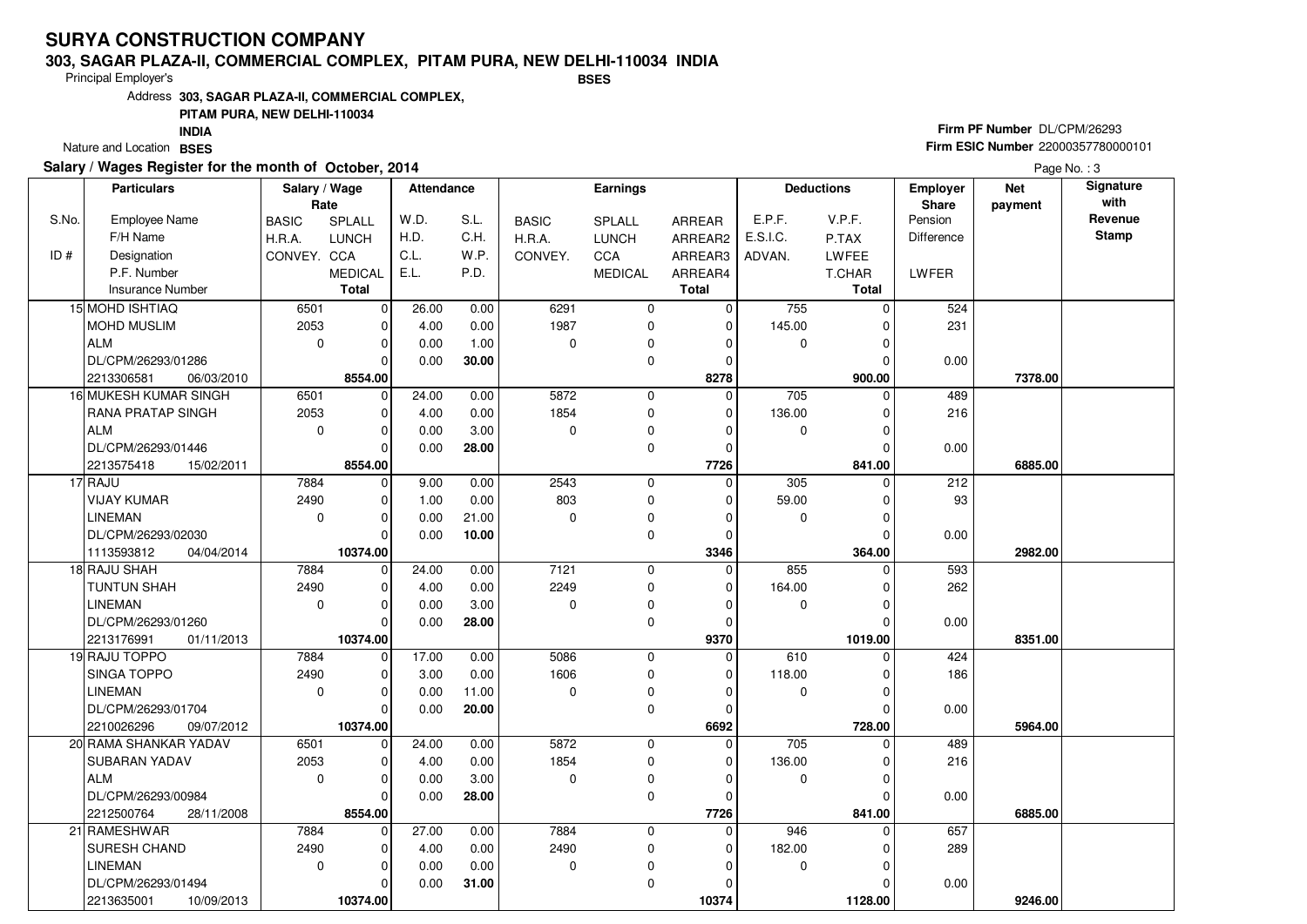#### **303, SAGAR PLAZA-II, COMMERCIAL COMPLEX, PITAM PURA, NEW DELHI-110034 INDIABSES**

Principal Employer's

Address**303, SAGAR PLAZA-II, COMMERCIAL COMPLEX,**

## **PITAM PURA, NEW DELHI-110034**

Nature and Location BSES **INDIA**

## **Salary / Wages Register for the month of October, 2014**

## **Firm PF Number** DL/CPM/26293 **Firm ESIC Number** 22000357780000101

|       | <b>Particulars</b>       | Salary / Wage<br>Rate |                | Attendance |       |              | <b>Earnings</b> |                |             | <b>Deductions</b> | Employer<br><b>Share</b> | <b>Net</b><br>payment | Signature<br>with |
|-------|--------------------------|-----------------------|----------------|------------|-------|--------------|-----------------|----------------|-------------|-------------------|--------------------------|-----------------------|-------------------|
| S.No. | <b>Employee Name</b>     | <b>BASIC</b>          | <b>SPLALL</b>  | W.D.       | S.L.  | <b>BASIC</b> | SPLALL          | ARREAR         | E.P.F.      | V.P.F.            | Pension                  |                       | Revenue           |
|       | F/H Name                 | H.R.A.                | <b>LUNCH</b>   | H.D.       | C.H.  | H.R.A.       | <b>LUNCH</b>    | ARREAR2        | E.S.I.C.    | P.TAX             | Difference               |                       | <b>Stamp</b>      |
| ID#   | Designation              | CONVEY. CCA           |                | C.L.       | W.P.  | CONVEY.      | <b>CCA</b>      | ARREAR3        | ADVAN.      | <b>LWFEE</b>      |                          |                       |                   |
|       | P.F. Number              |                       | <b>MEDICAL</b> | E.L.       | P.D.  |              | <b>MEDICAL</b>  | ARREAR4        |             | T.CHAR            | LWFER                    |                       |                   |
|       | <b>Insurance Number</b>  |                       | <b>Total</b>   |            |       |              |                 | <b>Total</b>   |             | Total             |                          |                       |                   |
|       | 22 RANA KUMAR SINGH      | 7884                  | $\overline{0}$ | 23.00      | 0.00  | 6867         | 0               | $\mathbf 0$    | 824         | $\Omega$          | 572                      |                       |                   |
|       | <b>JAMIDAR SINGH</b>     | 2490                  | 0              | 4.00       | 0.00  | 2169         | 0               | 0              | 159.00      | $\Omega$          | 252                      |                       |                   |
|       | <b>LINEMAN</b>           | $\mathbf 0$           | $\Omega$       | 0.00       | 4.00  | $\Omega$     | 0               | ∩              | 0           | $\Omega$          |                          |                       |                   |
|       | DL/CPM/26293/01467       |                       | $\Omega$       | 0.00       | 27.00 |              | 0               | $\Omega$       |             | $\Omega$          | 0.00                     |                       |                   |
|       | 17/03/2011<br>2213585660 |                       | 10374.00       |            |       |              |                 | 9036           |             | 983.00            |                          | 8053.00               |                   |
|       | 23 RANJEET SADA          | 7884                  | $\Omega$       | 17.00      | 0.00  | 5086         | 0               | $\Omega$       | 610         | $\Omega$          | 424                      |                       |                   |
|       | <b>BERES SADA</b>        | 2490                  | $\mathbf 0$    | 3.00       | 0.00  | 1606         | 0               | $\Omega$       | 118.00      | $\Omega$          | 186                      |                       |                   |
|       | <b>DRIVER</b>            | $\mathbf 0$           | $\Omega$       | 0.00       | 11.00 | $\Omega$     | 0               | $\sqrt{ }$     | $\mathbf 0$ | 0                 |                          |                       |                   |
|       | DL/CPM/26293/00975       |                       | $\Omega$       | 0.00       | 20.00 |              | 0               | $\Omega$       |             | $\Omega$          | 0.00                     |                       |                   |
|       | 2212257218<br>01/08/2008 |                       | 10374.00       |            |       |              |                 | 6692           |             | 728.00            |                          | 5964.00               |                   |
|       | 24 RAVI SHARMA           | 7884                  | $\mathbf 0$    | 27.00      | 0.00  | 7884         | 0               | $\overline{0}$ | 946         | $\Omega$          | 657                      |                       |                   |
|       | <b>SISTO MISTRI</b>      | 2490                  | $\Omega$       | 4.00       | 0.00  | 2490         | 0               | $\Omega$       | 182.00      | $\sqrt{ }$        | 289                      |                       |                   |
|       | <b>LINEMAN</b>           | $\mathbf 0$           | $\Omega$       | 0.00       | 0.00  | $\Omega$     | 0               | $\Omega$       | $\mathbf 0$ | $\Omega$          |                          |                       |                   |
|       | DL/CPM/26293/00659       |                       | $\Omega$       | 0.00       | 31.00 |              | 0               | $\mathsf{C}$   |             | $\sqrt{ }$        | 0.00                     |                       |                   |
|       | 2205498595<br>18/11/2006 |                       | 10374.00       |            |       |              |                 | 10374          |             | 1128.00           |                          | 9246.00               |                   |
|       | 25 SACHIN BEHRA          | 7884                  | 0              | 22.00      | 0.00  | 6612         | 0               | 0              | 793         | $\Omega$          | 551                      |                       |                   |
|       | RAJENDER BEHRA           | 2490                  | $\Omega$       | 4.00       | 0.00  | 2088         | 0               | $\Omega$       | 153.00      | $\Omega$          | 242                      |                       |                   |
|       | <b>LINEMAN</b>           | 0                     | $\Omega$       | 0.00       | 5.00  | $\Omega$     | 0               | $\Omega$       | 0           | $\Omega$          |                          |                       |                   |
|       | DL/CPM/26293/01469       |                       | $\Omega$       | 0.00       | 26.00 |              | 0               | $\Omega$       |             | $\sqrt{ }$        | 0.00                     |                       |                   |
|       | 2213585667<br>17/03/2011 |                       | 10374.00       |            |       |              |                 | 8700           |             | 946.00            |                          | 7754.00               |                   |
|       | 26 SANJAY KUMAR          | 6501                  | $\mathbf 0$    | 22.00      | 0.00  | 5452         | 0               | 0              | 654         | O                 | 454                      |                       |                   |
|       | <b>RANGILAL</b>          | 2053                  | $\Omega$       | 4.00       | 0.00  | 1722         | 0               | $\Omega$       | 126.00      | C                 | 200                      |                       |                   |
|       | <b>ALM</b>               | 0                     | $\Omega$       | 0.00       | 5.00  | $\Omega$     | 0               | $\Omega$       | $\mathbf 0$ | $\Omega$          |                          |                       |                   |
|       | DL/CPM/26293/01670       |                       | $\Omega$       | 0.00       | 26.00 |              | 0               | $\Omega$       |             | $\sqrt{ }$        | 0.00                     |                       |                   |
|       | 2213695017<br>15/02/2012 |                       | 8554.00        |            |       |              |                 | 7174           |             | 780.00            |                          | 6394.00               |                   |
|       | 27 SHAN BABU             | 7884                  | $\mathbf 0$    | 18.00      | 0.00  | 5341         | 0               | $\mathbf{0}$   | 641         | $\Omega$          | 445                      |                       |                   |
|       | RAJU                     | 2490                  | $\Omega$       | 3.00       | 0.00  | 1687         | 0               | $\Omega$       | 123.00      | C                 | 196                      |                       |                   |
|       | <b>LINEMAN</b>           | 0                     | 0              | 0.00       | 10.00 | $\Omega$     | 0               | $\Omega$       | 0           | 0                 |                          |                       |                   |
|       | DL/CPM/26293/02031       |                       | $\Omega$       | 0.00       | 21.00 |              | 0               | $\Omega$       |             | $\sqrt{ }$        | 0.00                     |                       |                   |
|       | 2210026312<br>09/04/2014 |                       | 10374.00       |            |       |              |                 | 7028           |             | 764.00            |                          | 6264.00               |                   |
|       | 28 SHANKAR SINGH         | 6501                  | $\mathbf 0$    | 23.00      | 0.00  | 5662         | 0               | $\mathbf 0$    | 679         | $\Omega$          | 472                      |                       |                   |
|       | <b>MURALI SINGH</b>      | 2053                  | $\Omega$       | 4.00       | 0.00  | 1788         | 0               | $\Omega$       | 131.00      | O                 | 207                      |                       |                   |
|       | <b>ALM</b>               | 0                     | 0              | 0.00       | 4.00  | 0            | 0               | $\sqrt{ }$     | 0           | O                 |                          |                       |                   |
|       | DL/CPM/26293/01756       |                       | 0              | 0.00       | 27.00 |              | 0               | $\Omega$       |             | O                 | 0.00                     |                       |                   |
|       | 2213816829<br>10/05/2013 |                       | 8554.00        |            |       |              |                 | 7450           |             | 810.00            |                          | 6640.00               |                   |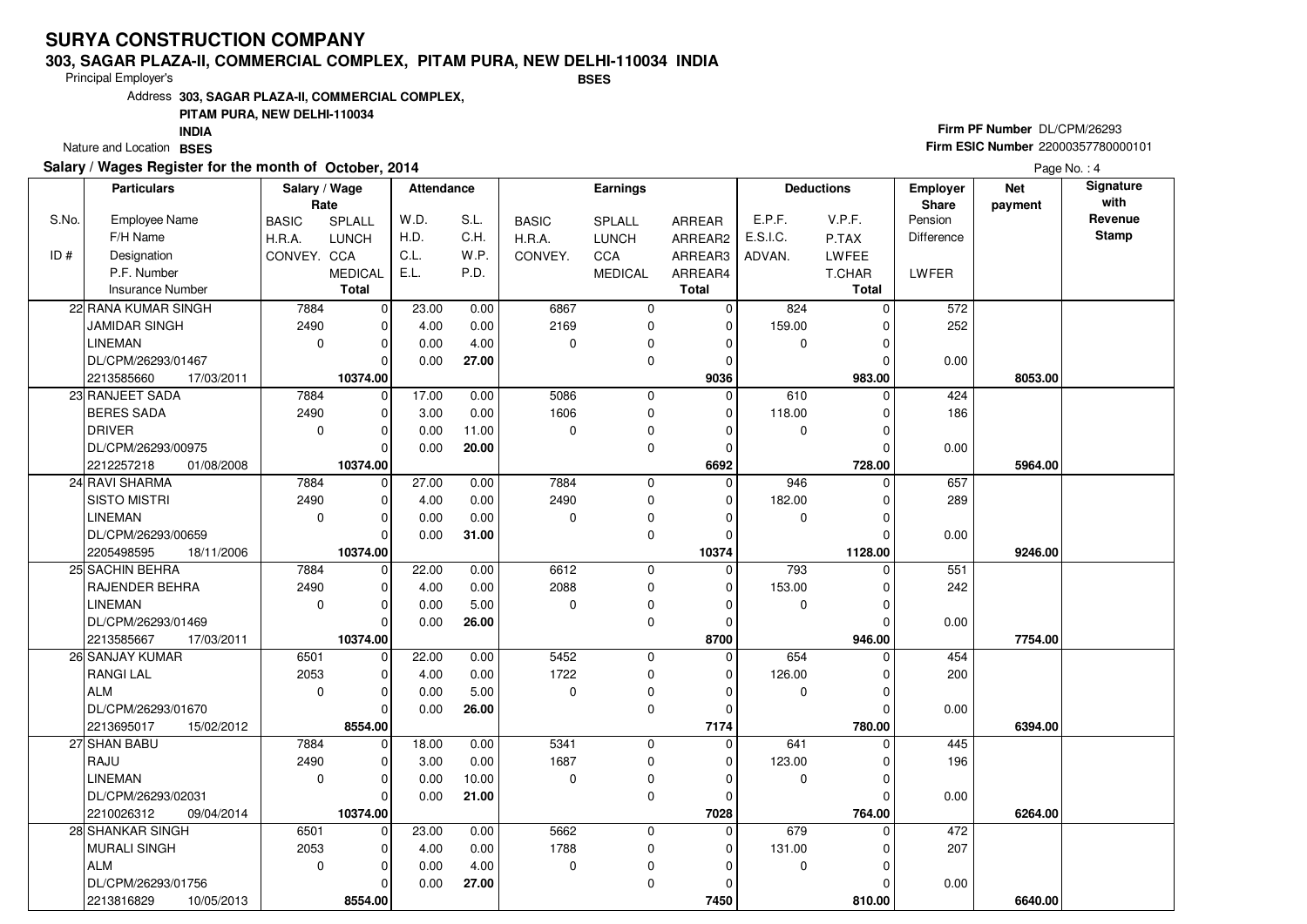#### **303, SAGAR PLAZA-II, COMMERCIAL COMPLEX, PITAM PURA, NEW DELHI-110034 INDIABSES**

Principal Employer's

Address**303, SAGAR PLAZA-II, COMMERCIAL COMPLEX,**

## **PITAM PURA, NEW DELHI-110034**

Nature and Location BSES **INDIA**

## **Salary / Wages Register for the month of October, 2014**

# **Firm PF Number** DL/CPM/26293 **Firm ESIC Number** 22000357780000101

|              | <b>Particulars</b>       | Salary / Wage |                | <b>Attendance</b> |       |              | <b>Earnings</b> |               |             | <b>Deductions</b> | <b>Net</b><br><b>Employer</b> |         | Signature       |
|--------------|--------------------------|---------------|----------------|-------------------|-------|--------------|-----------------|---------------|-------------|-------------------|-------------------------------|---------|-----------------|
|              |                          |               | Rate           |                   |       |              |                 |               |             |                   | Share                         | payment | with<br>Revenue |
| S.No.        | <b>Employee Name</b>     | <b>BASIC</b>  | SPLALL         | W.D.              | S.L.  | <b>BASIC</b> | SPLALL          | <b>ARREAR</b> | E.P.F.      | V.P.F.            | Pension                       |         | <b>Stamp</b>    |
|              | F/H Name                 | H.R.A.        | <b>LUNCH</b>   | H.D.              | C.H.  | H.R.A.       | <b>LUNCH</b>    | ARREAR2       | E.S.I.C.    | P.TAX             | Difference                    |         |                 |
| ID#          | Designation              | CONVEY. CCA   |                | C.L.              | W.P.  | CONVEY.      | CCA             | ARREAR3       | ADVAN.      | LWFEE             |                               |         |                 |
|              | P.F. Number              |               | <b>MEDICAL</b> | E.L.              | P.D.  |              | <b>MEDICAL</b>  | ARREAR4       |             | T.CHAR            | LWFER                         |         |                 |
|              | <b>Insurance Number</b>  |               | <b>Total</b>   |                   |       |              |                 | <b>Total</b>  |             | Total             |                               |         |                 |
|              | 29 SHYAM SINGH           | 7884          | $\mathbf 0$    | 24.00             | 0.00  | 7121         | $\mathbf 0$     | 0             | 855         | 0                 | 593                           |         |                 |
|              | SURESH SINGH             | 2490          | $\mathbf 0$    | 4.00              | 0.00  | 2249         | $\mathbf 0$     | $\mathbf 0$   | 164.00      | 0                 | 262                           |         |                 |
|              | <b>DRIVER</b>            | $\mathbf 0$   | $\mathbf 0$    | 0.00              | 3.00  | $\mathbf 0$  | $\mathbf 0$     | $\Omega$      | $\mathbf 0$ | 0                 |                               |         |                 |
|              | DL/CPM/26293/01416       |               | $\Omega$       | 0.00              | 28.00 |              | $\mathbf 0$     | $\Omega$      |             | $\Omega$          | 0.00                          |         |                 |
|              | 2205486451<br>01/12/2010 |               | 10374.00       |                   |       |              |                 | 9370          |             | 1019.00           |                               | 8351.00 |                 |
|              | 30 SOM DUTT              | 7884          | $\Omega$       | 23.00             | 0.00  | 6867         | $\mathbf 0$     | $\Omega$      | 824         | 0                 | 572                           |         |                 |
|              | <b>HARI LAL</b>          | 2490          | 0              | 4.00              | 0.00  | 2169         | $\mathbf 0$     | 0             | 159.00      | 0                 | 252                           |         |                 |
|              | <b>LINEMAN</b>           | $\mathbf 0$   | $\mathbf 0$    | 0.00              | 4.00  | $\mathbf 0$  | $\mathbf 0$     | $\Omega$      | $\mathbf 0$ | 0                 |                               |         |                 |
|              | DL/CPM/26293/01338       |               | $\Omega$       | 0.00              | 27.00 |              | $\mathbf 0$     | $\Omega$      |             | $\Omega$          | 0.00                          |         |                 |
|              | 2213501221<br>15/07/2010 |               | 10374.00       |                   |       |              |                 | 9036          |             | 983.00            |                               | 8053.00 |                 |
|              | 31 SUBHASH KUMAR         | 6501          | $\mathbf 0$    | 21.00             | 0.00  | 5033         | $\mathbf 0$     | $\Omega$      | 604         | 0                 | 419                           |         |                 |
|              | <b>JATAN SINGH</b>       | 2053          | $\mathbf 0$    | 3.00              | 0.00  | 1589         | $\mathbf 0$     | $\Omega$      | 116.00      | 0                 | 185                           |         |                 |
|              | <b>ALM</b>               | $\mathbf 0$   | $\Omega$       | 0.00              | 7.00  | $\mathbf 0$  | $\mathbf 0$     | $\Omega$      | $\mathbf 0$ | 0                 |                               |         |                 |
|              | DL/CPM/26293/00842       |               | $\Omega$       | 0.00              | 24.00 |              | $\mathbf 0$     | $\Omega$      |             | $\Omega$          | 0.00                          |         |                 |
|              | 2211675199<br>01/07/2007 |               | 8554.00        |                   |       |              |                 | 6622          |             | 720.00            |                               | 5902.00 |                 |
|              | 32 SUNIL GOPE            | 6501          | $\mathbf 0$    | 27.00             | 0.00  | 6501         | $\mathbf 0$     | $\Omega$      | 780         | $\mathbf 0$       | 542                           |         |                 |
|              | LALMOHAN GOPE            | 2053          | $\mathbf 0$    | 4.00              | 0.00  | 2053         | $\mathbf 0$     | $\Omega$      | 150.00      | 0                 | 238                           |         |                 |
|              | <b>ALM</b>               | $\mathbf 0$   | $\mathbf 0$    | 0.00              | 0.00  | $\mathbf 0$  | $\mathbf 0$     | $\Omega$      | 0           | 0                 |                               |         |                 |
|              | DL/CPM/26293/01873       |               | $\Omega$       | 0.00              | 31.00 |              | $\mathbf{0}$    | $\Omega$      |             | $\Omega$          | 0.00                          |         |                 |
|              | 2213896996<br>28/01/2014 |               | 8554.00        |                   |       |              |                 | 8554          |             | 930.00            |                               | 7624.00 |                 |
|              | 33 UDIT NARAYAN          | 8596          | $\mathbf 0$    | 26.00             | 0.00  | 8319         | $\mathbf 0$     | $\Omega$      | 998         | 0                 | 693                           |         |                 |
|              | R S THAKUR               | 2714          | $\mathbf 0$    | 4.00              | 0.00  | 2626         | $\mathbf{0}$    | $\Omega$      | 192.00      | 0                 | 305                           |         |                 |
| <b>DELHI</b> | SUPERVISOR               | $\mathbf 0$   | $\mathbf 0$    | 0.00              | 1.00  | $\mathbf 0$  | $\mathbf 0$     | $\Omega$      | $\mathbf 0$ | 0                 |                               |         |                 |
|              | DL/CPM/26293/00685       |               | $\Omega$       | 0.00              | 30.00 |              | $\mathbf{0}$    | $\Omega$      |             | $\Omega$          | 0.00                          |         |                 |
|              | 2210093888<br>01/02/2007 |               | 11310.00       |                   |       |              |                 | 10945         |             | 1190.00           |                               | 9755.00 |                 |
|              | 34 VIJAY TIU             | 6501          | $\mathbf 0$    | 3.00              | 0.00  | 629          | $\pmb{0}$       | $\Omega$      | 75          | $\mathbf 0$       | 52                            |         |                 |
|              | MATA TIU                 | 2053          | $\mathbf 0$    | 0.00              | 0.00  | 199          | $\mathbf 0$     | $\Omega$      | 15.00       | 0                 | 23                            |         |                 |
|              | <b>ALM</b>               | $\mathbf 0$   | $\mathbf 0$    | 0.00              | 28.00 | $\mathbf 0$  | $\mathbf 0$     | $\Omega$      | $\mathbf 0$ | 0                 |                               |         |                 |
|              | DL/CPM/26293/01841       |               | $\Omega$       | 0.00              | 3.00  |              | $\Omega$        | $\Omega$      |             | $\Omega$          | 0.00                          |         |                 |
|              | 2213836464<br>08/07/2013 |               | 8554.00        |                   |       |              |                 | 828           |             | 90.00             |                               | 738.00  |                 |
|              | 35 VIRSHA TIU            | 6501          | $\mathbf 0$    | 20.00             | 0.00  | 4823         | $\mathbf 0$     | $\mathbf 0$   | 579         | 0                 | 402                           |         |                 |
|              | <b>MATA TIU</b>          | 2053          | 0              | 3.00              | 0.00  | 1523         | $\mathbf 0$     | $\Omega$      | 112.00      | 0                 | 177                           |         |                 |
|              | <b>ALM</b>               | $\mathbf 0$   | $\mathbf 0$    | 0.00              | 8.00  | $\pmb{0}$    | $\mathbf 0$     | $\Omega$      | $\mathbf 0$ | $\Omega$          |                               |         |                 |
|              | DL/CPM/26293/00672       |               | $\Omega$       | 0.00              | 23.00 |              | $\Omega$        | $\Omega$      |             | $\Omega$          | 0.00                          |         |                 |
|              | 2210026298<br>03/07/2013 |               | 8554.00        |                   |       |              |                 | 6346          |             | 691.00            |                               | 5655.00 |                 |
|              |                          |               |                |                   |       |              |                 |               |             |                   |                               |         |                 |